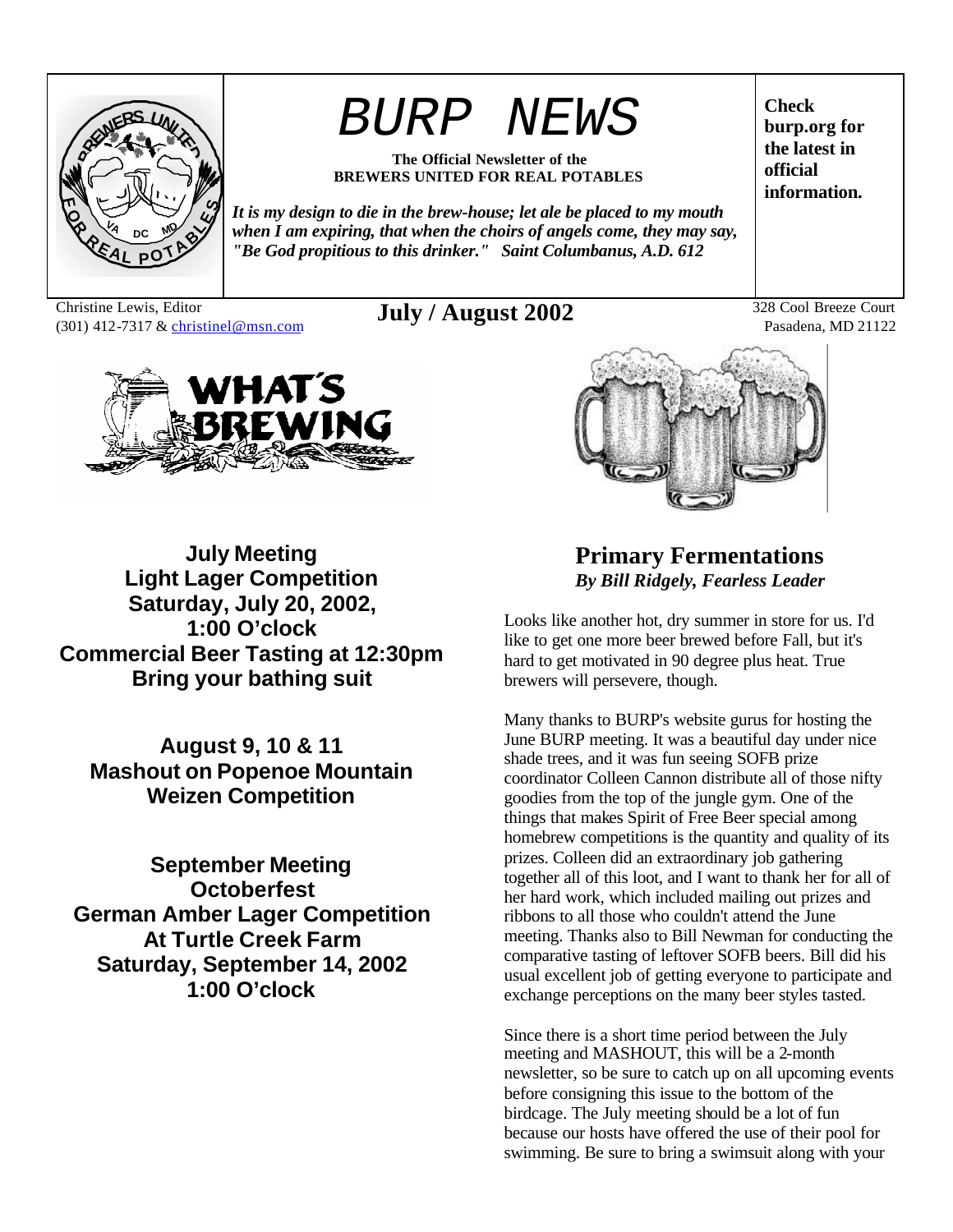entry for the light lager competition. Directions to the meeting are at the end of this issue.

In August, MASHOUT serves the dual role of monthly club meeting as well as grand gathering of homebrew clubs from all over the mid-Atlantic states. I encourage all of you who haven't attended a MASHOUT to come out and enjoy the sun, great food and beer, and fellowship. It'll be well worth your while. Details are elsewhere in this newsletter. Directions are sent only to those who register, so get those checks in as soon as possible.

BURP has recently been approved to host the  $5<sup>th</sup>$  Annual Masters Championship of Amateur Brewing. This prestigious competition has been tentatively scheduled for Jan 31-Feb 1, 2003. We're organizing a planning committee for this event, and I encourage anyone who is interested in helping out to contact me. We're considering some interesting activities to go along with the competition, and your input is always appreciated.

That's about it for now. I've got an IPA to keg, a batch of festbier to brew, and a long, hot summer to consume everything remaining from this past winter & spring. I look forward to seeing you all on the  $20<sup>th</sup>$ , and I especially look forward to seeing you at MASHOUT 2002 on Aug 9-11.

Cheers!

# **Register Now for the 15th Annual MASHOUT!** By Bill Ridgely

The August BURP meeting will be the **M**id-**A**tlantic **S**tates **H**omebrewers Camp**OUT**, better known as **MASHOUT**. This 3-day gathering of homebrewing hobbyists from throughout the mid-Atlantic region will be one of the truly fun events of the year. The site, located just east of Cumberland, MD on the beautiful mountaintop property of BURPers **Chuck & Helen Pope noe**, is worth the price of admission in itself, but the great beer, food, music, and fellowship make the event even more special. **MASHOUT 2002** will be held from Friday, August 9 through Sunday, August 11. Those wishing to help with site setup are welcome to arrive on Thursday. However, there will be no facilities (i.e., port o' pots or pavilions) until Friday morning.

**Your registration fee will bring you:**

**\* 3 days of fun and frolic on Popenoe Mountain and beautiful Rocky Gap State Park, located 10 minutes from the MASHOUT site.**

**\* A special live performance on Friday night by Right On Rhythm recording artists Roy Carrier & the Zydeco Night Rockers, one of the true powerhouse acts of Zydeco Blues. Typical of the reviews for Roy's shows are: "Roy Carrier's Night Rockers are the ass kickingest Zydeco band on the planet - guaranteed to make you loose your mind out on the dance floor" and "From his opening notes, Roy Carrier plays it loud and he plays it hard. No young funkmaster, Carrier has an energy and force that bring his audience to near exhaustion". Don't miss this opportunity to see the Legend from Lawtell, LA, named "Best U.S. Zydeco Band" by Real Blues Magazine. The show will run from 8:00 to midnight and will be emceed by Texas Fred, the Zydeco Cowboy of WPFW-FM.**

**\* Free Saturday night barbecue and Sunday morning pancake breakfast (You will be asked only to contribute an appetizer, soup, salad, side dish, or dessert to the Saturday dinner)**

Full details on MASHOUT and planned activities can be found on the BURP website at http://burp.org/. Just click on the MASHOUT XV link. The "Frequently Asked Questions" section will be updated as new information becomes available and events are added to the MASHOUT schedule. BURPers without web access can contact the MASHOUT coordinator (Bill Ridgely, 301-762- 6523) for a paper copy.

The fee schedule for MASHOUT is:

1) Individual (13 years and above) - \$20.00 (All individuals under 21 years of age must be accompanied by an adult) 2) Adult Couple - \$35.00 3) Child (2 – 12 years) - \$10.00 4) Child Under 2 years – Free

Just fill out and send the registration form included with this newsletter, along with your check (payable to **BURP**) to: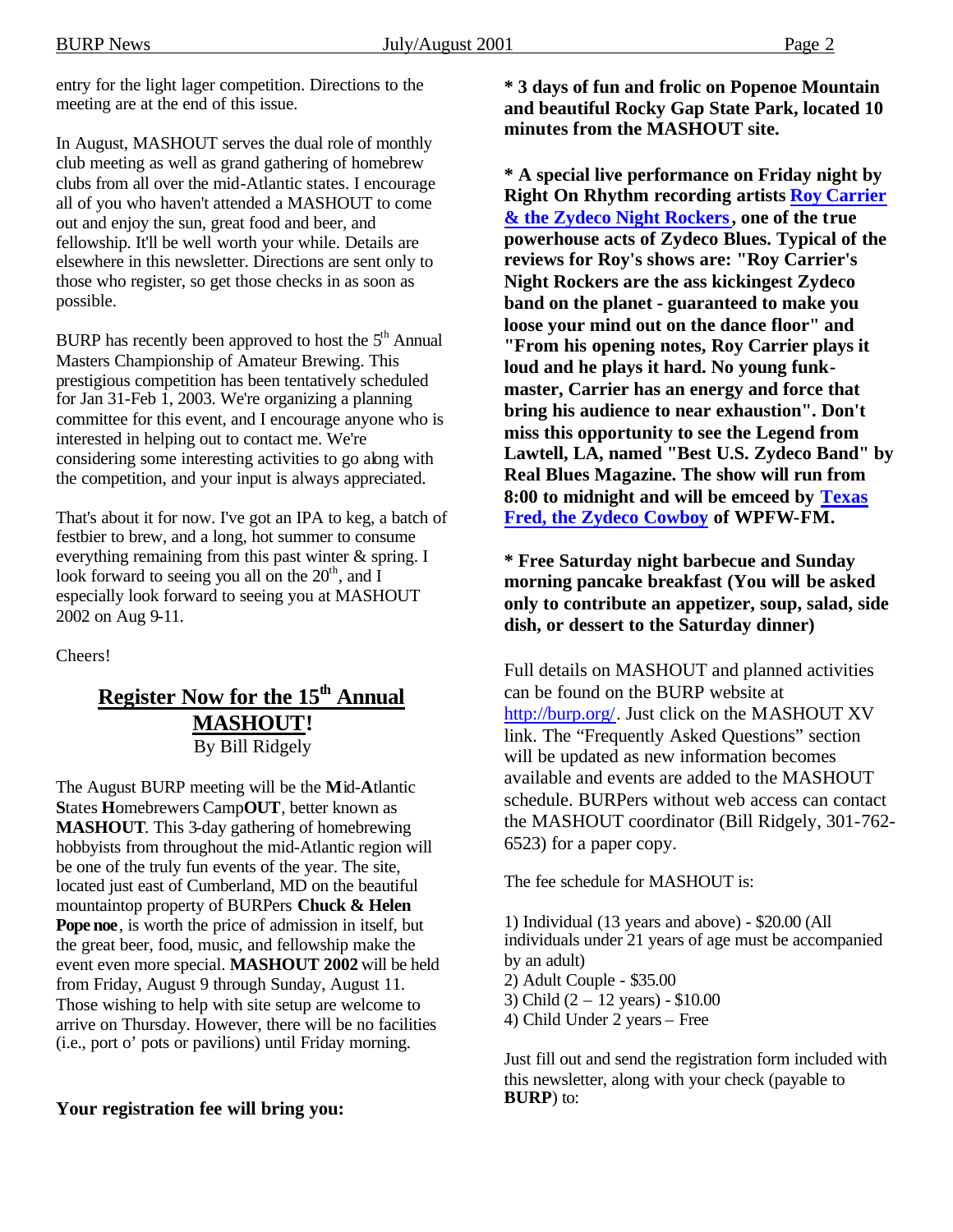#### **MASHOUT 2002 15 Harvard Ct Rockville, MD 20850**

If you have e-mail access, please include your e-mail address so that acknowledgement of your registration as well as directions to the site can be sent via e-mail. If you don't have e-mail access, you will receive a copy of the MASHOUT "Frequently Asked Questions" document, along with directions, by regular mail.

Those attending MASHOUT can help out greatly by bringing tables and folding chairs, as well as cook stoves and cooking utensils (especially skillets) for helping prepare the pancake breakfast on Sunday morning. Also, we ask that you bring any serving utensils needed for your contribution to Saturday night's dinner.

We are also in need of jockey boxes for serving commercial beers and an extra smoker for preparation of Saturday's barbecue dinner. If you can help with these (or wish to help with food preparation Saturday), please contact me. We are also assembling a work party to help prepare the MASHOUT site the weekend of Aug 3-5. Again, if interested, please contact me.

If you play an instrument, bring it along for the campfire jam session and singalong on Saturday night.

Finally, if you haven't yet brewed for MASHOUT, get those brew kettles going! Everyone is asked to bring at least 3 gallons of homebrew in either keg or bottle form. It's an opportunity to share your finest with homebrewers from all over the region. And don't forget the wheat beer homebrew competition, which will be held at MASHOUT and will be open to all those attending. All German wheat styles are included as well as American wheat. To see descriptions of these styles, check the BJCP website at http://www.bjcp.org/.

Contributions of non-alcoholic sodas, seltzers, and other beverages will also be very much appreciated by both the younger set and those who wish to take an occasional break from the fermented stuff.

Get those registration forms in today! I look forward to seeing everyone at **MASHOUT 2002**! See page 12 for the registration form.

### **Yearning for a Bierstube** *By Rick Garvin*

Those who have traveled with me to the UK, the Netherlands, Belgium, and Germany over the last three years beer hunting have heard me bitch about the lack of places with Gemütlichkeit in the DC area. Think Cafe Belgique or De Beiard in Amsterdam, 't Brugs Beertje and Nieuwe Museum in Brugge, Zum Uerge in Dusseldorf, and (God keep him) Max Werner's place Zum Max in Ampferbach.

I'm talking about the kind of place where you come in and the locals acknowledge you, you start with a great beer, some good pub food, and you never feel rushed. In Germany they have the concept of the Stammtisch. This is the regular's table. If you sit there without knowing it, a local may just sit on your lap to make a point. Reserving a table for the people that stop in every day seems like the right thing to do.

The service in these places is pretty much the same: a waitress or the owner walks over as soon as you sit down to ask for your beer order. It's poured quickly and kept topped up. There is a food menu that reflects the daily food of the region. In a lot of the places in Franconia, they only serve the one beer made at the pub. Imagine an 8 or 5 table pub that brews great Kellerbier. That in itself is great but does not make a great Bierstube.

Take Zum Max. Herr Max is there every day they are open: Saturday, Sunday and Tuesday at 5. They would be open more often except that Max is Noyn und Seben (79 years old). He still makes the beer and serves it. His wife and daughter run the kitchen. His grossdottir chats with people in the stube when she is not at college. You can drink anything you want at Zum Max as long as it's the one beer Max makes. It is a light reddish Vollbier/Kellerbier. It is quite dry and hoppy with spicy Spalter character. I asked Max about this, and he said that it did not used to be so hoppy, but that when he reached middle age (his current 79) his tastebuds started going. Since he brews to taste, we get a wonderfully hoppy beer. What is really great about Zum Max is that it really is Max's place. It would not be the same without him.

There is at least a story like this about each of these places. I can list another 25 places like Zum Max - but none in the DC region. There are good places. I visit the Sweetwater Tavern in Merrifield with a pretty big group of homebrewers on Wednesday nights. The bartenders are great and know us by name, the beers stay topped up, and the occasional appetizer appears gratis. But, the place is slickly commercial. The tables are only for dining. There is no sense of pausing for a moment; it's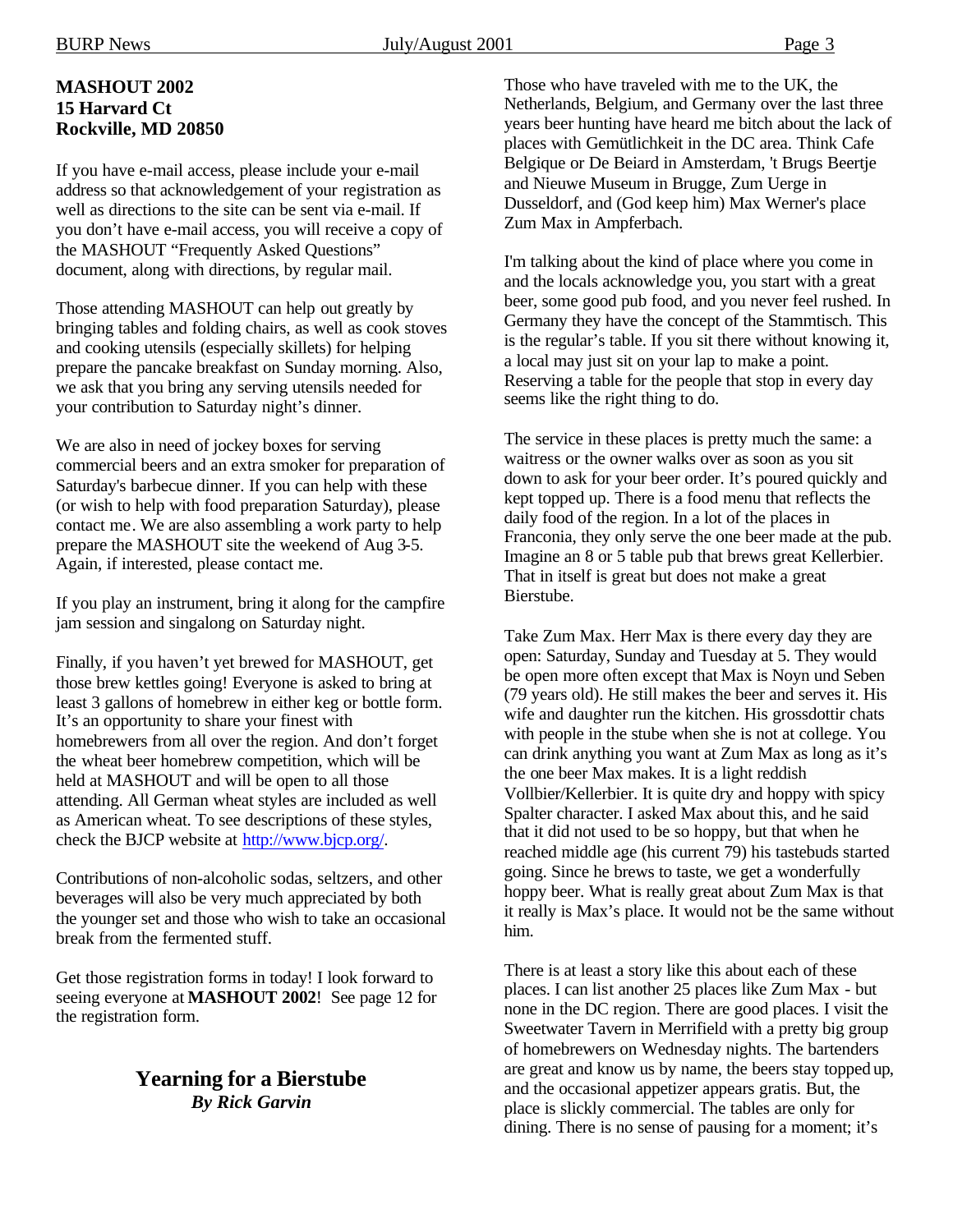an addition to a hectic day. BYOG - bring your own Gemütlichkeit.

I recently had a great experience that made me realize I had been taking something for granted for years. I took my daughters to a place that is 10 minutes from my house. Great pubs are child friendly. We grabbed an empty table and gave our drink orders almost before we were seated. I had a choice between Sierra Nevada Celebration (in May!), SNPA, and some other tasty drafts along with Budmilloors. The food fit the atmosphere and came out fast. I had food that was interesting, and my kids had food that was thoughtfully prepared. The decor was a mishmash of 60s, 70s, and 80s signs and posters with mismatched tables and chairs along with 40 years of news articles about the place. Then I looked on the wall above the table. There was a Stammtisch sign. Major flashback. Then I realized that this was the Bierstube that I had been looking for all along. There are long tables where big groups or small groups can sit communally. The staff is efficient, and there is a sense of community. The food definitely fits the regional cuisine.

Look for me at the Vienna Inn.

Cheers, Rick

Epilogue – Sadly the Vienna Inn had a fire the week after I posted this to the dc-beer mailing list. The fire was isolated and the restaurant was only closed for a short period. Well, sort of closed. Chilidogs and beers were available in the parking lot while the construction crew worked!



### **BURP EDUCATION UPDATE**

*By Wendy Aaronson, Minister of Enlightenment*

### **JULY COMMERCIAL BEER TASTING**: Light

lagers are on tap for the July club-only competition. I find these to be the most difficult beers to judge because they are so clean, and the well-made beers are too much alike that ranking them becomes a challenge. However, it is possible to distinguish the best from those that are just good and don't quite make the mark. With some training (and if you get out and taste enough of the world-class beers), you can even train your palate to

easily identify the first, second, and third place beers in a competition. The goal of the commercial tasting this month will be to learn about the distinguishing characteristics of each category and calibrate our palates. American Light, American Pilsner, Bohemian Pilsner, Northern German Pilsner, Dortmnuder Export, and Muenchner Helles will be covered. As always, this is an opportunity to taste commercial examples of the styles that will be judged so that you can have the confidence to participate as a judge without having the BJCP ranking. The tasting will begin at 12:30 p.m.

**CLUB-ONLY COMPETITIONS**: I hear this all the time, "I really want to learn more about beer styles and I really would like to take the BJCP exam preparation class, but I really can't commit to attending a class for 13 weeks". I'm not trying to get out of coordinating the class, but there are 2 things you can do without an additional time commitment.

The first is to brew and enter beers in competitions for objective feedback. Set a goal of brewing for at least 3 BURP club-only competitions if you can't seem to get it together for a national competition. You can also bring any style beer with the recipe to a BURP meeting and a BJCP judge will evaluate your beer with you, review your recipe, and discuss how to improve it.

The second is to attend the commercial tasting and judge in the club-only competition. A BJCP judge sits at every judging table and facilitates the table discussion. You will learn how a beer is judged and most importantly, how the brewer can improve the beer. If you do not enter a beer in the competition, set a goal to judge. It is fun, educational, and rewarding.

#### **2002 BJCP EXAM PREPARATION CLASS:**

Congratulations to Rob Hanson, Danny Davis, Charlie Pavitt , Bill Lawrence, Peter Long ,Val Duffy, Jason Russ, Chris O'Brien Kristen Chester, Dennis Overby, Kathy Koch, Kari Harper, and Sean Gallagher for completing the 2002 BJCP Exam Preparation Class in May. Hopefully, they will take the exam on August 3 and be added to the roster of BURP BJCP judges. This class takes a lot of commitment from instructors also. Many thanks to Tom Cannon, Bill Ridgely, Phil Sides, Paul Kensler, Robert Stevens, Jim Busch, Steve Marler, Rick Garvin, Colleen Cannon, Randy Paul, Andy Anderson, and AJ Delange who provided valuable handouts and shared their knowledge and experiences.

For those who have inquired about the next class, my response is that we need 10 people to make it worth the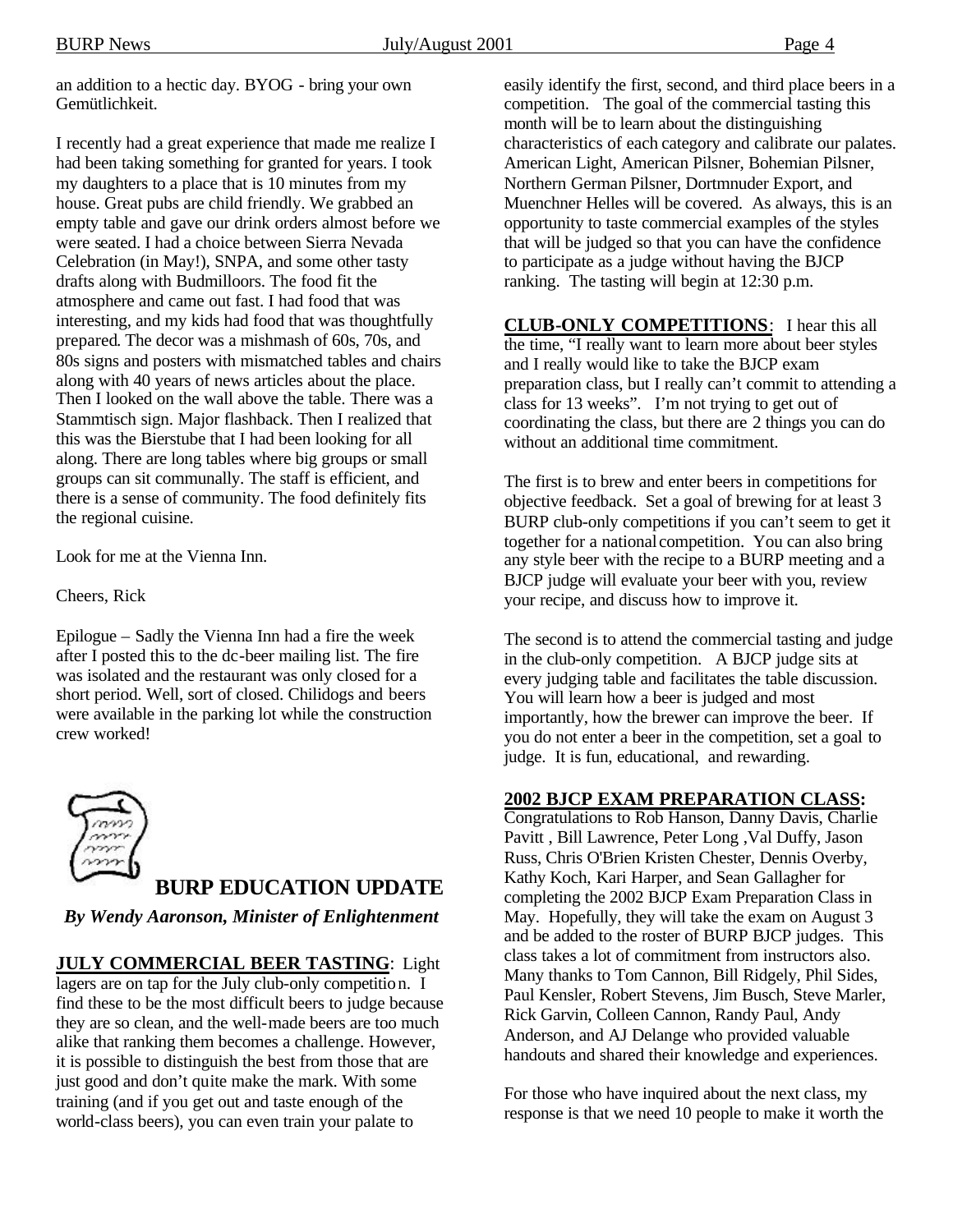effort. But stay tuned – I have an idea for an abbreviated crash course. Until then, brew, attend the commercial tastings, and judge in club-only competitions.

# **BJCP EXAM – AUGUST 3, 2002**

By Wendy Aaronson

The BJCP exam will be held on August 3 from 8:30- 11:30 a.m. at the Montgomery County Fairgrounds in Gaithersburg. The cost of the exam is \$40 for first time takers and \$25 for retakes. This is what BJCP gets from each test-taker and can be considered your life-time dues because I don't remember ever paying BJCP anything else.

There will be a break, and the judging for the Montgomery County Fair Homebrew Competition will begin at 1. Anyone who takes the exam will be able to judge in the competition and thus start accruing those valuable points. Please contact Steve Lichtenberg at slichten@starpower.net if you plan to take the exam and want to judge. You will also get a free lunch if you judge.

Because there is some administrative prep work for the exam (sufficient copies of test, writing pads, cups, and beers), I need to have a definitive count by July 29. Anyone who is interested should send a check made payable to BURP by **July 29** to: Wendy Aaronson, 15 Harvard Ct., Rockville, MD 20850. For planning purposes, you can e-mail me at aaronson@burp.org to let me know about your intentions. If you are retaking the exam, please let me know if you are taking the written, tasting or both sections of the exam.



**Culture Coach** *By Steve Marler and Robert Stevens, Co-Ministers of Culture*

The June meeting began with SoFB prizes awarded to the winners. Colleen Cannon did a wonderful job of collecting and organizing the prizes. She distributed the prizes from her perch in the Langlie's tree house while Robert had the pleasure of giving out the ribbons.

The grand prize, a year's supply of grain, hops and yeast, was given to Keith Chamberlin for his Best of Show IPA. It is interesting that none of the 10 SoFB first place Best of Show beers have been from the same beer category. I think that says something (I am not sure what) about the variety of interests in BURP. Summit Station has agreed to brew either Keith's winning IPA or Strong Scotch Ale. Which one will it be? Bill Madden is going to brew the Kepler's Helles. We look forward to tasting the fruits of their labor. We want to thank all the SoFB sponsors again for their support and encourage everyone to also let the sponsors know of your appreciation as often as possible. The SoFB would not be nearly as strong an event without the sponsors' generosity.

Tasting the remaining 200 to 300 SoFB beers is always the main attraction of the June meeting. Bill Newman led the group in a spirited discussion of the beers.

June's competition was Bock beers. Two of the three winners were freshman brewers. Mel Thompson's Dopplebock was the first place beer, and the third place traditional Bock beer was brewed by Christian Parker. The Freshman Brewer of the Year has become a very interesting contest between Mel Thompson, Christian Parker and Mark Hogenmiller. Tom and Colleen Cannon won the second place ribbon. As of the end of June, Keith Chamberlin has the most points in the Brewer of the Year contest. Steve Marler was also ahead after the SoFB last year, and Andy Anderson overtook him with a second place win in the last contest of the year. Will it happen again this year? There are five monthly contests left.

#### The upcoming competitions are as follows:

July: Light Lagers (BJCP: 1a&c, 2) August (Mash Out): Weizen (BJCP: 17) September: Octoberfest (Germen Amber Lagers BJCP: 9) October: Strong Ales (BJCP: 11,12, and 18) November: Real Ale

#### July Club-Only Competition:

July's meeting will feature a Light Lager competition. Beers from BJCP category 1a and 1c, and category 2 will be accepted. If you want to enter, you must have your beers registered by 1:30 PM. If you have not already brewed your light lager, it is too late now. But at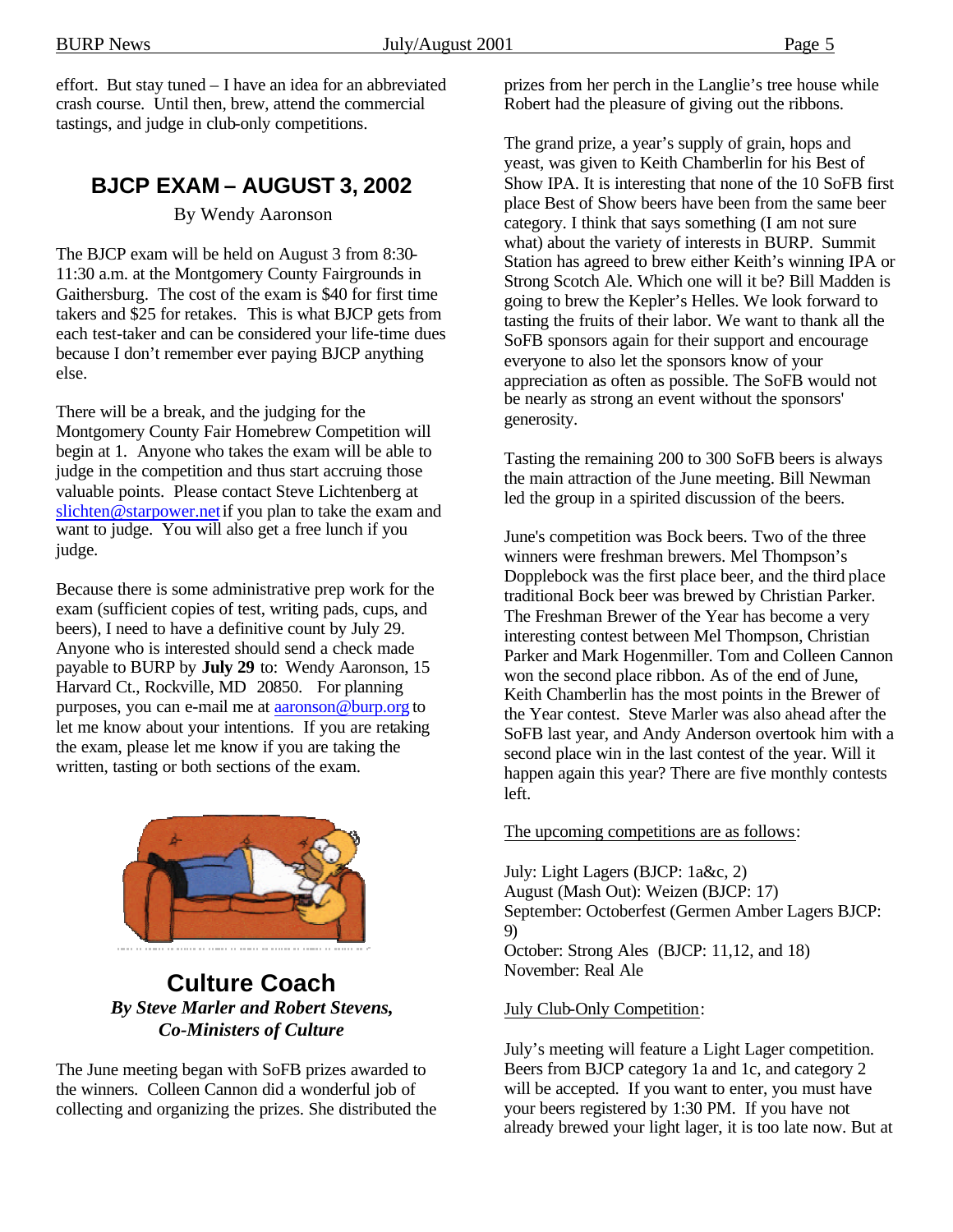MASH Out we will have a Weizen competition (BJCP category 17). So you still have time to brew a Weizen.

#### **American Light/Standard/Premium**

**Aroma:** Little to no malt aroma. Hop aroma may range from none to light, flowery hop presence. Slight fruity aromas from yeast and hop varieties used may exist, as well as perceptible levels of green apples due to acetaldehyde. Low levels of "cooked-corn" aroma from DMS may be present. No diacetyl.

**Appearance:** Very pale straw to pale gold color. White head seldom persists. Very clear.

**Flavor:** Crisp and dry flavor with some low levels of sweetness. Hop flavor ranges from none to low levels. Hop bitterness at low to medium level. Balance may vary from slightly malty to slightly bitter, but is relatively close to even. High levels of carbonation may provide a slight acidity or dry "sting." No diacetyl. No fruitiness.

**Mouthfeel:** Very light body from use of a high percentage of adjuncts such as rice or corn. Very well carbonated with slight carbonic bite on the tongue. **Overall Impression:** Very refreshing and thirst quenching. "Light" beers will have a lower gravity and less resulting alcohol than the standard. Premium beers tend to have fewer adjuncts or can be all-malt.

#### **Classic American Pilsner**

**Aroma:** Low to medium clean, grainy and sweet maltiness may be evident. Medium to high hop aroma, often classic noble hops. No fruitiness or diacetyl. Some "cooked-corn" aroma due to DMS may be noticeable.

**Appearance:** Light to gold color. Substantial, long lasting head. Bright clarity.

**Flavor:** Medium to high maltiness similar to the Bohemian Pilsners but somewhat lighter due to the use of up to 30% flaked maize (corn) used as an adjunct. Slight grainy sweetness from the use of maize with substantial offsetting hop bitterness. Medium to high hop flavor from noble hops. Medium to high hop bitterness. No fruitiness or diacetyl.

**Mouthfeel:** Medium body and rich, creamy mouthfeel. Medium to high carbonation levels.

**Overall Impression:** A substantial Pilsner that can stand up to the classic European Pilsners, but exhibiting the native American grains and water available to German brewers who initially brewed it in the USA. Refreshing, but with the underlying malt and hops that stand out when compared to other modern American light lagers. The maize presents a unique grainy sweetness that is indicative of the style.

#### **Bohemian Pilsner**

**Aroma:** Rich with a complex malt and a spicy, floral, Saaz hop bouquet. Moderate diacetyl acceptable. **Appearance:** Light gold to deep copper-gold, clear, with a dense, creamy white head.

**Flavor:** Rich, complex maltiness combined with pronounced soft, rounded bitterness and flavor from Saaz hops. Moderate diacetyl acceptable. Bitterness is prominent but never harsh, and does not linger: The aftertaste is balanced between malt and hops. Clean, no fruitiness or esters.

**Mouthfeel:** Medium-bodied, medium carbonation. **Comments:** Saaz hops and low sulfate, low carbonate water provide a distinctively soft, rounded hop profile. **Overall Impression:** Crisp, complex and well-rounded yet refreshing.

#### **Northern German Pilsner**

**Aroma:** May feature grain and distinctive, flowery, noble hops. Clean, no fruitiness or esters.

**Appearance:** Straw to medium gold, clear, with a creamy white head.

**Flavor:** Crisp, dry and bitter. Maltiness is low, although some grainy flavors and slight sweetness are acceptable. Hop bitterness dominates taste and continues through the finish and lingers into the aftertaste. Hop flavor can range from low to high but should only be derived from German noble hops. Clean, no fruitiness or esters. **Mouthfeel:** Light to medium body, medium to high carbonation.

**Overall Impression:** Crisp, clean, refreshing beer that prominently features noble German hop bitterness accentuated by sulfates in the water.

**Comments:** Drier than Bohemian Pilsner with a bitterness that tends to linger more in the aftertaste due to higher attenuation and higher sulfate water.

#### **Dortmunder Export**

**Aroma:** Low to medium German or Czech hop aroma. Malt aroma is moderate.

**Appearance:** Light gold to medium gold, clear with a noticeable white head.

**Flavor:** Neither malt nor hops are distinctive, but both are in good balance with a touch of sweetness, providing a smooth yet crisply refreshing beer. Balance continues through the finish and the hop bitterness lingers in aftertaste. Clean, no fruitiness or esters.

**Mouthfeel:** Medium body, medium carbonation. **Overall Impression:** Balance is the hallmark of this style.

**Comments:** Brewed to a slightly higher starting gravity than other light lagers, providing a firm, malty body and underlying maltiness to complement the sulfateaccentuated hop bitterness.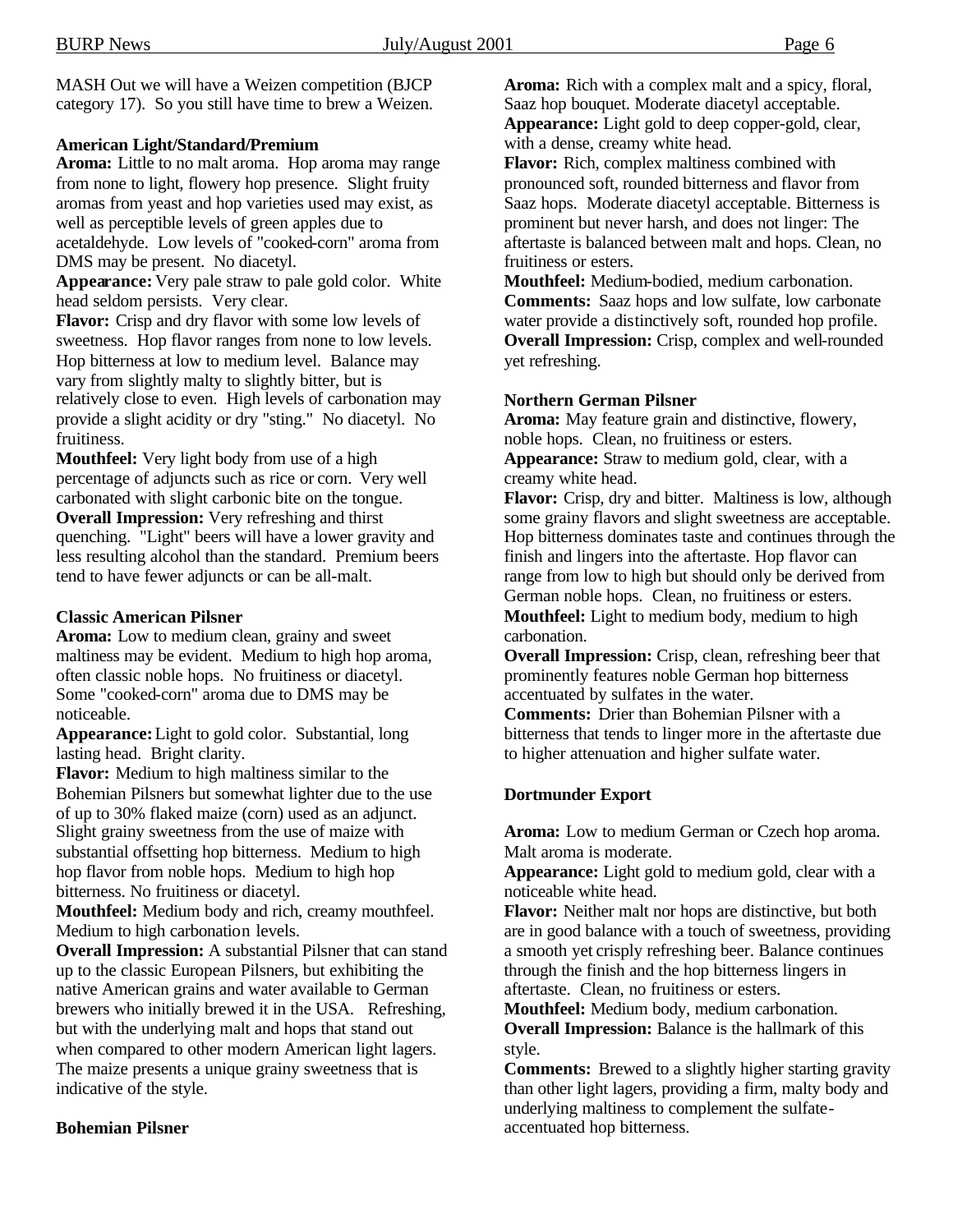#### **Muenchner Helles**

#### Aroma**: Grain and malt aromas predominate. May also have a very light hop aroma.**

**Appearance:** Medium to deep gold, clear, with a creamy white head.

**Flavor:** Slightly sweet, malty profile. Grain and malt flavors predominate, with just enough hop bitterness to balance. Very slight hop flavor acceptable. Finish and aftertaste remain malty. Clean, no fruitiness or esters. **Mouthfeel:** Medium body, medium carbonation, smooth maltiness with no trace of astringency. **Overall Impression:** Characterized by rounded maltiness without heaviness.

Comments: Unlike Pilsner but like its cousin, Munchner Dunkel, Helles is a malt-accentuated beer that is not overly sweet, but rather focuses on malt flavor with underlying hop bitterness in a supporting role.

#### August Competition:

The August club competition is Weizen. There are a couple of things to point out about this month's Competition. Although it is a BURP competition, it will be open to anyone at MASHOUT who offers two bottles of his or her magical wheat elixir. Secondly, we will only be accepting German wheat beers, no American wheat beers or Wit beers. Please see Robert Stevens with your entries as soon as is convenient. Robert should be easy to spot; he will be the one with a beer in his hand. Details about contest and the entry deadline will be posted on the MASHOUT page of the BURP.org web site.

The following style descriptions are based upon BJCP guidelines.

#### **Bavarian Weizen**

A traditional wheat-based ale from Southern Germany known for its 'clove-like' aroma and flavor produced by unique yeast strains. A high percentage of wheat malt is employed, typically 50% or more. These are light, refreshing summertime beers with low hopping rates. Fruity banana aromas and flavors are often found as well. The Hefeweizen version includes suspended yeast. Light straw to amber; light body. OG: 1.045-55

IBU: 8-14 Color: 3-9

#### **Bavarian Dunkelweizen**

Dark version of Bavarian Weizen in which some darker malt has been used. Slightly fuller, more robust flavor

with notes of roastiness. Light amber to light brown. Often less clovey than the Weizen style; other parameters are similar. OG: 1.045-55+ IBU: 10-15 Color: 17-22

#### **Berliner Weisse**

A sharply sour wheat beer produced from the predominant use of a lactobacillus culture in its fermentation. Wheat content is usually less than 50%. Very low hopping rate, low in alcohol, light body and very pale. Often served with raspberry or woodruff syrup to counter some of the sourness. OG: 1.028-32 IBU: 3-12 Color: 2-4 **Weizenbock** Strong Bavarian-style wheat beer that marries the normal

characteristics of Weizens with the rich malty flavor of darker malts and a higher alcohol level, yielding a greater intensity of flavor, a fuller body, and a somewhat darker color than found in normal Weizenbiers. OG: 1.066-80

IBU: 10-15 Color: 7-30

#### September Club Competition:

In celebration of Oktoberfest, we will have an Oktoberfest/Maerzen competition in September. These beers are traditionally brewed in March. You could still brew one now for the competition, though it may not be lagered long enough, you never know what the judges will like on any given day. We will also have a German beer competition. We encourage you to brew and bring any German style beer, preferably in a keg. All those in attendance at the meeting will have the opportunity to select the German Style beer that they think is best.

#### **BCJP Style Guidelines for Oktoberfest/Maerzen Beers**

#### *Category 9. GERMAN AMBER LAGER 9A. Oktoberfest/Maerzen*

*Definition:* A lager from Munich with distinctive malt sweetness and toasted malt aroma and flavor resulting from the use of Vienna and Munich malts. May be sweet on the palate but should have a fairly dry finish. The hops are distinctly German but are not usually prominent in either aroma or flavor, simply in balance. Dark gold to red-amber. Oktoberfests and Maerzens are slightly stronger than Vienna-style beers. OG: 1.050-60 IBU: 20-30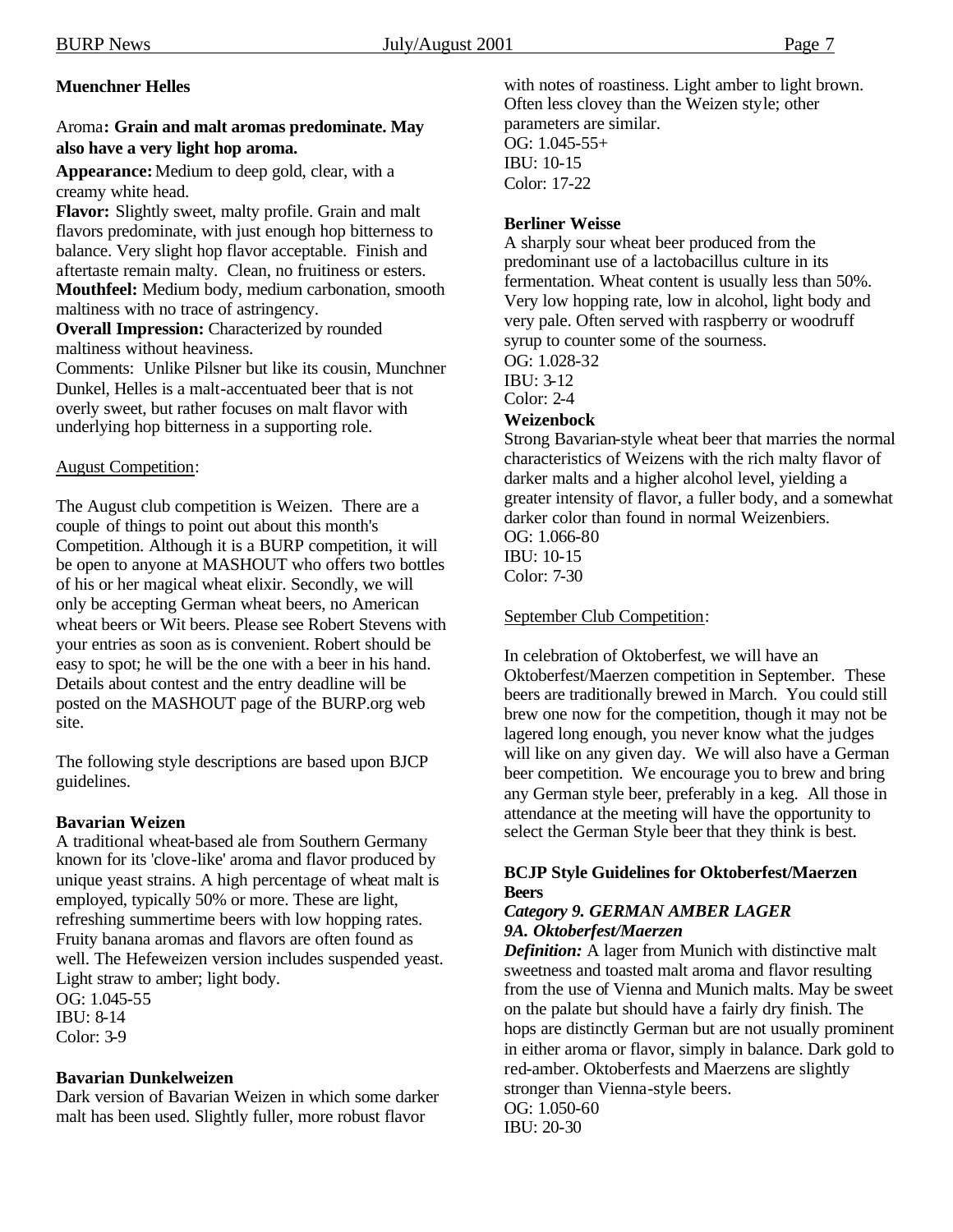#### Color: 7-14 COMMERCIAL EXAMPLES: HACKER-PSCHORR OKTOBERFEST, SPATEN UR-MAERZEN, WURZBURGER OKTOBERFEST.

#### *9B. Vienna Lager*

*Definition:* The original amber lager, reminiscent of an Oktoberfest but with a less robust sweet malt character. Vienna malt provides the dominant toasty flavor and aroma. Palate has low sweetness but finish is fairly dry, with low to medium bitterness. Very mild hop flavor and aroma from 'noble' hops puts the emphasis on malt. Light to medium bodied with a reddish-amber to brownish color. OG: 1.046-52 IBU: 18-30 Color: 8-12

COMMERCIAL EXAMPLES: DOS EQUIS AMBER, NEGRA MODELO.

#### **Montgomery County Fair Homebrew Competition** By Bill Ridgely

Once again, our friends at the **Gaithers burg Area Brewing Society (GABS)** are sponsoring the homebrew competition to be held at the Montgomery County Fair on Aug 3. This is a well-run, BJCP-sanctioned competition, and I encourage BURPers to enter as well as help with judging and stewarding. The date of the competition is the week before the actual fair to allow those attending MASHOUT on Aug 9-11 to participate. Best of Show judging will take place during the fair itself on Aug 10.

Entry forms, judge and steward registration forms, and other info can be found on the GABS website at http://G\_A\_B\_S.tripod.com. Deadline for entries is Sat, July 27, but I will be accepting entries at the July BURP meeting on the  $20<sup>th</sup>$ . I'll also bring along registration forms for those who may need them. All BJCP categories will be judged at the competition.

The BJCP judge certification exam will also be given at the fairgrounds on Aug 3. Information on the exam can be found elsewhere in this newsletter.



Have you wanted to attend the Great British Beer Festival, but find that MASHOUT occurs at just about the same time? The East Anglia Tour dates have moved to earlier in July so that we will attend beer festivals in Chelmsford (150 real ales)

http://www.chelmsfordcamra.org.uk/index.html and Canterbury (100 real ales)

http://www.kentbeerfestival.co.uk/. The Chelmsford fest on July 16 - 20 and the Canterbury fest on July 25 - 27 are within 50 miles of London. In between the fests, we plan to visit the nearby towns of Cambridge and Colchester. The length of our trip in England is July 15 - 30, but we would be pleased to hook up anywhere along the way with other BURPers who decide to come to these real ale fests. We will lodge for 2 or 3 nights at most locations and visit CAMRA recommended pubs before moving on to the next town. Please e-mail me if you want to receive a copy of our travel itinerary.

Airfares to Europe are expensive this summer. We got the cheapest fare that we have seen over the past couple of months by purchasing our tickets now. The orbitz internet site is where we did most of our searching, but the best deal to London was found at the Virgin Atlantic site http://www.virgin-atlantic.com/home.view.do. The fare for our flights on July 15 - 30 is \$731 at present. If you travel, for instance, on July 15 - 23, the fare is \$765. It's advisable to act soon in order to get the best airfare deal. The Virgin Atlantic flights depart at a convenient time of the day and are non-stop. Our flight schedule is: Monday, July 15

Virgin Atlantic #022 LV Dulles 7:00PM AR Heathrow 7:05AM Tuesday, July 30 Virgin Atlantic #021 LV Heathrow 11:30AM AR Dulles 2:40PM

We are taking bicycles but may use trains as well. We lay over for two or more days in most towns, and it would be easy for train travelers to coordinate this trip with us. For more information contact either Craig Somers (301-423-0380) craigsbike@burp.org or Chuck Popenoe (301-320-3303) chuckp@smartbolts.com.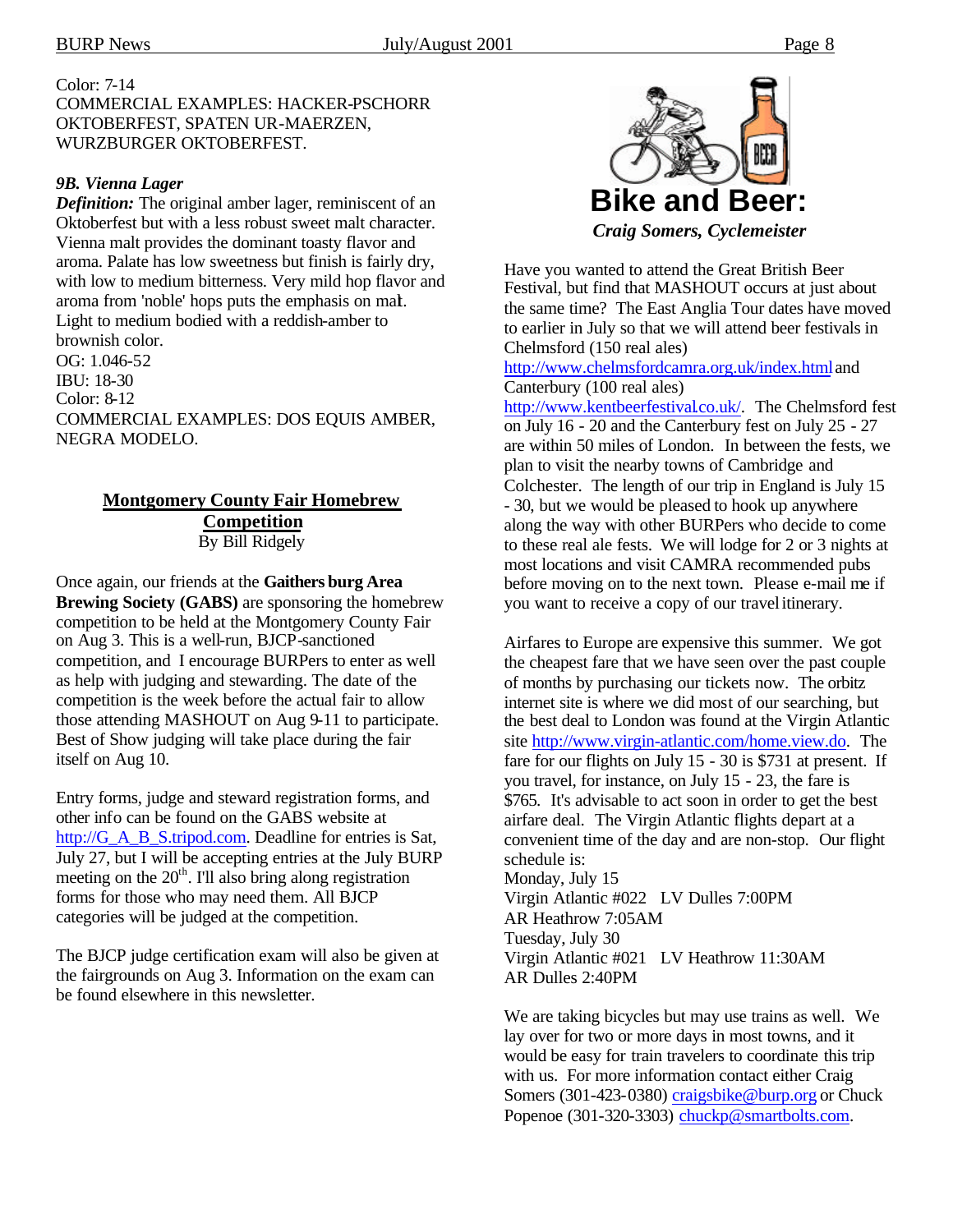# **BURP 10 and 20 Years Ago**

Compiled By Bill Ridgely

#### **20 Years Ago, July – August 1982**

In July, BURP gave some thought to setting up a booth at the MD State Fair, but space limitations prevented it from happening. Bob Frank reported on the AHA National Convention held in Boulder, CO and also mentioned the upcoming Home Wine & Beer Trade Association competition which offered a trip to England as the first prize. A discussion took place on purchasing brewing supplies in bulk to save money. The first items to be purchased included malted barley, corn sugar (\$24 for 100 lbs), and black patent malt. Finally, it was announced that the sailing trip scheduled for July had not materialized because of "stifling and non-breezy weather".

#### **10 Years Ago, July – August 1992**

The headline of the August 1992 BURP News was "Summer of Festivals", and much of the issue was devoted to reports on the Washington Beer Expo, Stoudt's Microbrewery Festival, AHA Conference, Oregon Brewers Festival, and Celebrate Annapolis Festival. Club prez Jim Dorsch wrote about the interclub competition held at the June meeting in Ellicott City. One of the prize winners, in the English Bitter category, was Mike Horkan, a prime instigator of the competition. Steve Snyder reported on the July crab feast and wheat beer competition held in Fairfax (which was won by Jim Busch), and John Gardiner reported on the August BURP meeting held at Jim Davis's house on Lake Barcroft, always a popular spot for club events since those attending could swim in the lake. Mark Turk of the New Amsterdam Brewery provided a keg of New York Ale (which was New York Amber dry hopped with Cascades) along with a plethora of souvenirs. The highlight of the meeting, though, was a case of various Kolsch beers flown in from Germany by Flying Foamhead Dave Smith. All were considered excellent, but in the final analysis, Steve Snyder's homebrewed Kolsch was determined to be the best of all.

Finally, plans were underway for the first "backyard MASHOUT" to be held in Fredericksburg, VA in September. I'll have details on this unique event in the next issue.

# **BURP OFFICERS**

| <b>Office</b>                       | Officer                       | <b>Phone/E-mail</b>                                         |
|-------------------------------------|-------------------------------|-------------------------------------------------------------|
| <b>Fearless Leader</b>              | <b>Bill Ridgely</b>           | $(301)$ 762-6523                                            |
| <b>Minister</b> of<br>Enlightenment | Wendy Aaronson                | ridgely@burp.org<br>$(301) 762 - 6523$<br>aaronson@burp.org |
| <b>Co-Ministers of</b>              | <b>Steve Marler</b>           | $(703)$ 527-4628                                            |
| <b>Culture</b>                      | <b>Robert Stevens</b>         | marler@burp.org                                             |
|                                     |                               | $(301)$ 588-0580                                            |
| <b>Minister of</b>                  | Christine Lewis               | roanne2@aol.com<br>$(301)$ 412-7317                         |
| <b>Truth</b>                        |                               | christinel@msn.com                                          |
| <b>Minister</b> of                  | Bob Kepler                    | $(703)$ 218-3776                                            |
| Propaganda                          |                               | kepler@burp.org                                             |
| <b>Minister of</b>                  | Kathy Koch                    | (703) 256-4285                                              |
| <b>Prosperity</b>                   |                               | kdkoch@erols.com                                            |
| <b>Minister of the</b><br>Web       | Jamie Langlie                 | (301) 933-3081                                              |
| Libeerian                           | Paul Langlie<br>Wendy Schmidt | langlie@burp.org<br>$(703)$ 866-0752                        |
|                                     |                               | schmidt@burp.org                                            |



# **News from the Libeery** *By Wendy Schmidt*

As part of our on-going series summarizing fellow Homebrew Club newsletters, this month's selection is from the Fellowship of Oklahoma Ale Makers (aka FOAM, but from Oklahoma rather than Frederick, Maryland). We have copies of newsletters dating from July 1990 to November 1995. The July 1990 issue concentrates on Wheat Beers. Most of the articles are reprinted from other brewing publications/normal newspapers including: an article on Pennsylvania Brewing Company (Feb 91); an article tracing the origins of brewing (and civilization) (May 91); a guide to Brewpubs in the Rocky Mountain states (circa Oct 91); an excerpt from the Encyclopedia Britannica, 1892 edition, describing brewing (Nov 91, Apr 93); an article on beer glass/vessel styles (Feb 93); and a reprint of a The Gourmet Guide to Beer article on beer judging (Dec 93). The Oklahoma FOAM website is http://www.alemakers.com. The Libeery's Oklahoma FOAM folder will be at the July BURP meeting for your perusal. Also, the Libeery has received the complete set of Classic Beer Style Series of books (16 books in all) and they will also be available at the July meeting.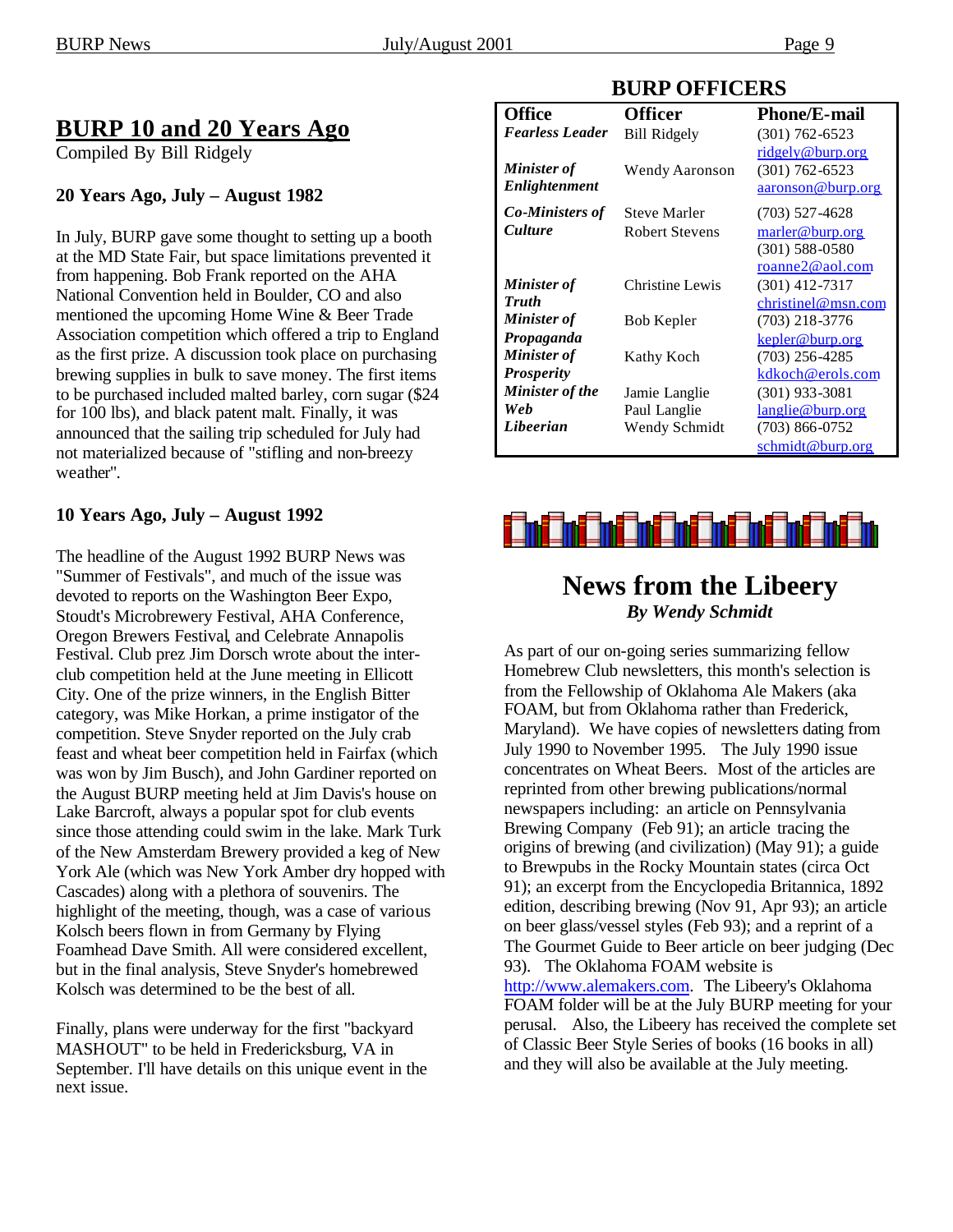

*Craig Somers, Cyclemeister*

Mike Horkan and I spent Memorial Day week touring pubs in Pennsylvania. The highlights were as follows.

The new KClinger's public house in Yocumtown (10 miles south of Harrisburg along I-83) has 60 taps plus hundreds of bottled beers! Two levels of the bar / restaurant are open, and the upstairs lounge is still under construction. Efforts to construct a Rogue brewery on the premises are lagging behind completion of the seating areas. Beer enthusiasts will have a fabulous time here, and there's a Super 8 motel only a few blocks away, so you can walk to it.

Bube's Brewery in Mt. Joy (15 miles west of Lancaster) keeps three house beers on tap that are brewed on the premises. Troegs and Stoudt's beers are also offered on tap, and 20 or so bottled beers include Chimay and Stoudt's Dubbel. Take a self guided tour of Bube's old brewery with its huge wooden lagering tanks, and be sure to walk through the stone vaulted cellars called "the catacombs." Lancaster Malt Beverage Company brewpub produces some good beers. The Lancaster homebrew club meets there on the last Wednesday of each month which happened to be the day we visited.

We joined some Lancaster homebrewers at an English style pub they recommended called Quips which is two blocks away from Lancaster Malt Beverage Co. The beers at the Brick House brewpub in York seemed a bit thin. The owner was generous about offering us free samples of their beers plus tastes of wine from localvineyards. The original KClinger's pub in Hanover is a great place with 38 taps and hundreds of bottled beers. I drank a Yorkshire Bitter (cask), and bottles of Abbaye des Rocs Grand Cru, Aventinus Eisbock, and Hellerkelter bier. I also bought some Heavyweight beers to go.

Sorry that I don't have the correct name for this next brewpub which is just off the main traffic circle in the center of the town of Gettysburg; Horkan called it "Gettysburg Dave's place." The hours of operation here are only like 3PM to 11PM from Wednesday through

Saturday. It's a real British traditional style of pub (no music) which is all about conversation and maybe a game of darts. The place is run by a husband and his wife. The cask porter was exceptional, and the pale ale and stout were very good. I highly recommend a stop at this brewpub.

We also visited Appalachian brewpub during our travels but skipped Stoudt's in order to drive to Pittsburgh to attend the Pennsylvania Microbrewers Fest. By going to Pittsburgh a day early, we had an evening to spend at the Sharp Edge pub which serves 25 Belgian beers on tap and about another 25 tap beers as well plus many in the bottle. We also visited the Foundry brewpub.

The PA Microbrewers Fest was held at Penn Brewery on Saturday, June 1. Each session lasted three hours and cost \$29 per person, which included a buffet and a souvenir glass. Twenty-seven breweries were in attendance, and there were a lot of beers that I had never before tasted. One interesting new find was Black Rock from Wilkes-Barre serving a well made Franconian keller lager, a Belgian saison, and a caskconditioned old ale. Erie Brewing Co. offered a very fine Scottish ale called Railbender Ale. Rocky River (OH) served Oompa Loompa Chocolate Stout which has won several medals. Both of Yards beers were served from beer engines. The Vienna Lager from West Virginia Brewing Co. was superb. Great Lakes Brewing Co. had five beers including the legendary Edmund Fitzgerald Porter. I was pleased with all beers that I tried except those from Church Brew Works which were not distinct in their styles. Other fine breweries whose beers I got around to tasting were Nodding Head, Selin's Grove, Stoudt's, Victory and Weyerbacher.

We heard about a new beer pub called "D's Six Pax & Dogz" which we visited after leaving the fest. Although too tipsy to drink anymore, I enjoyed eating a kielbasa there and looking over their selection of 900 beers. I was impressed and took out 15 assorted beers that I haven't seen around DC from Smutty Nose, Midnight Sun, Stegmaier, Great Lakes, Lost Coast and Dupont breweries. Definitely look this place up if you get to Pittsburgh. Our last stop in Pittsburgh on Sunday afternoon was Fat Heads which has an impressive number of interesting beers on tap and in the bottle. I drank an Affligem Trippel there, but I haven't seen Affligem in DC for many years.

On the first four days we traveled around by bicycle, the route was enjoyable since much of it was on small country roads. Average daily mileage was 35 miles, and this got us around to some really fine drinking holes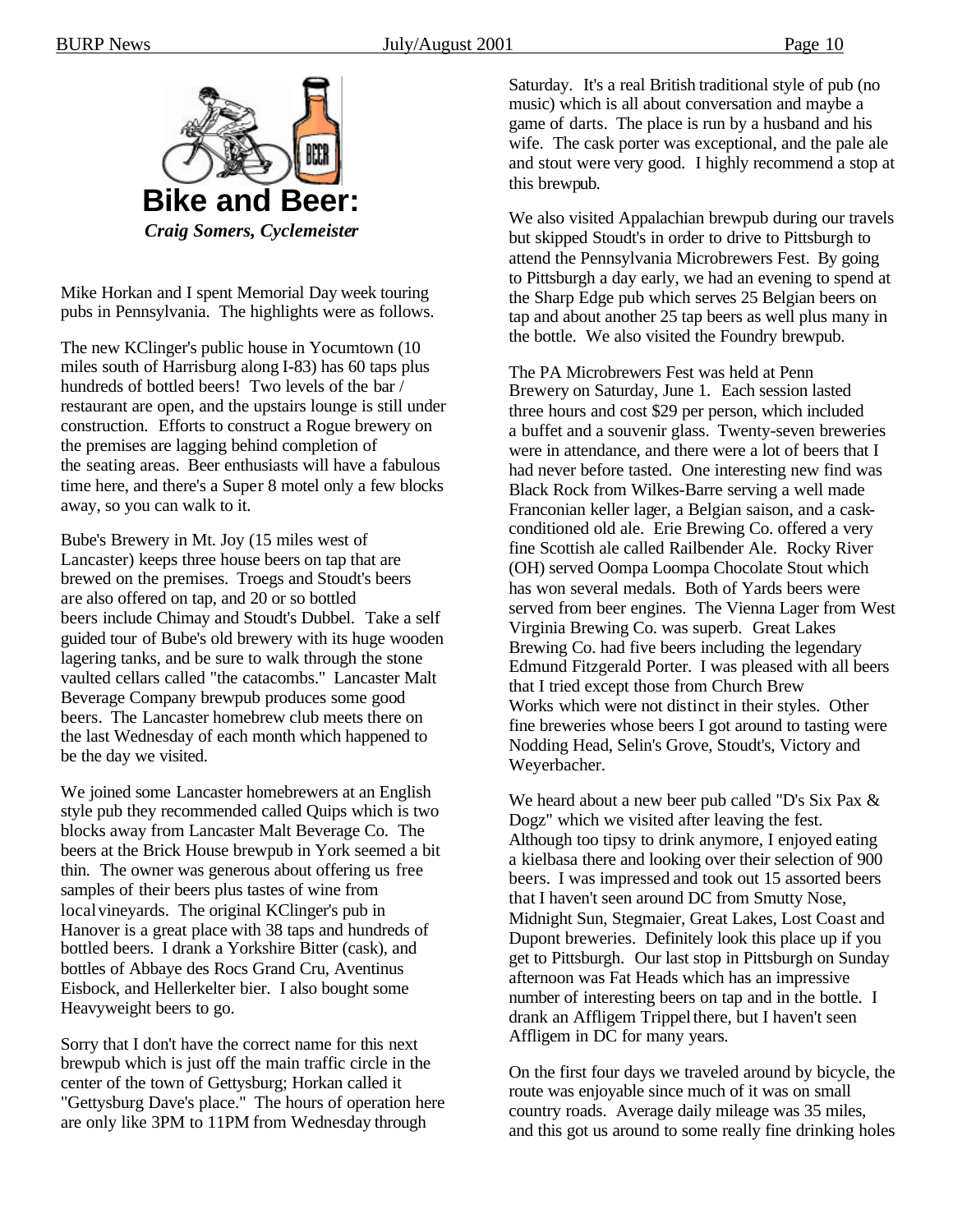each day. I would expect to run a similar bike tour in southern central PA again in the future.

# *The Kepler Kitchen*

Beer cuisine in the United States is little understood and often under-appreciated. The bland flavor of generic, macro-brewed US beer engenders only as much creativity as roasting a whole chicken with a can of Bud inside the cavity (actually not bad idea if you use better beer!) The Belgians, however, have taken "cuisine a la bier" to well-respected heights of culinary exquisiteness. A long history of brewing spicy, fruity, hoppy, complex and flavorful brews in Belgium has fostered its creative use in the kitchen.

One tried-and-true cookbook in the Kepler Kitchen is the Everybody Eats Well in Belgium Cookbook by Ruth Van Waerebeek (Workman Publishing, NY). One of the classic recipes from this book that we enjoy is *moulesfrites,* or a bowl of steamed mussels and plate of crispy fries. To make the experience truly Belgian, be sure to serve the *frites* with a small bowl of homemade mayonnaise strongly flavored with mustard, and, of course, beer!

# **Belgian** *Frites*

The trick to crispy Belgian *frites* is to fry them twice. The first frying cooks them and makes them tender; the second frying (which can be done hours later, just before serving) turns them golden brown and crispy. Keep in mind that older, starchy potatoes make the best *frites.* If you have an electric deep fryer, you're set. Otherwise, use a heavy pot at least 5 inches deep, a candy or deepfat thermometer, and a very long handled skimmer or slotted spoon.

3 to 4 cups vegetable oil for frying 2 lbs Idaho, russet, or Yukon Gold potatoes, peeled, rinsed and dried Salt to taste

- 1. Pour enough oil into fryer or pot to reach at least halfway up the sides of the pot, but no more that three-quarters of the way up. Believe me, you DO NOT want to overfill the pot with oil! Heat oil to 325 degrees F.
- 2. Cut potatoes into sticks ½ inch wide. Dry all pieces thoroughly in a clean dish towel to prevent the oil from spattering. Divide the

potatoes into batch of no more than a cup or so each. If the pot is too crowded, the potatoes won't cook or brown properly.

- 3. When the oil has reached the proper temperature, fry the potatoes for 4 to 5 minutes per batch. They should be lightly colored, but not browned. Remove from oil and drain on a brown paper grocery bag and paper towels. Be sure the oil returns to 325 degrees F before frying the next batch. At this point the *frites* can rest at room temperature until you almost ready to serve them. (Now is a good time to get the moules prepared.)
- 4. Heat oil to 375 degree F. Fry the potatoes in 1 cup batches until they are nicely browned and crisp, 2-3 minutes. Drain on fresh brown paper bags and paper towels. Sprinkle with salt and serve immediately. Never cover the potatoes to keep them hot as the steam will immediately turn them soft and limp.

### **Les Moules**

- 3 Tbs unsalted butter
- 2 large shallots, or 1 medium onion, finely chopped
- 2 leeks, white and light green parts only, well washed and thinly sliced
- 2 ribs celery, finely chopped
- 4 to 6 lbs fresh mussels, thoroughly cleaned and bearded
- 1 tsp fresh thyme of  $\frac{1}{2}$  tsp dried thyme
- 1 bay leaf
- 2 Tbs fresh parsley, finely chopped
- Fresh ground pepper, to taste
- $1\frac{1}{2}$  c (12 oz) Gueze or Duvel
	- 1. Melt butter over medium heat in a pot large enough to hold all the mussels. Add the shallots, or onions, leeks, and celery. Cook, stirring occasionally until the veggies are soft, but not brown.
	- 2. Add the mussels, thyme, bay leaf, 1 Tbs of the parsley and ground pepper. Pour the beer over the mussels and cover the pot with a tight-fitting lid.
	- 3. Bring to a boil over high heat and steam until the mussels open, about 5-8 minutes depending on the size of the mussels. Be careful not to overcook the mussels as the will make them tough. As soon as most of the mussels have opened, remove the pot from the heat and shake it several times to toss the mussels with the